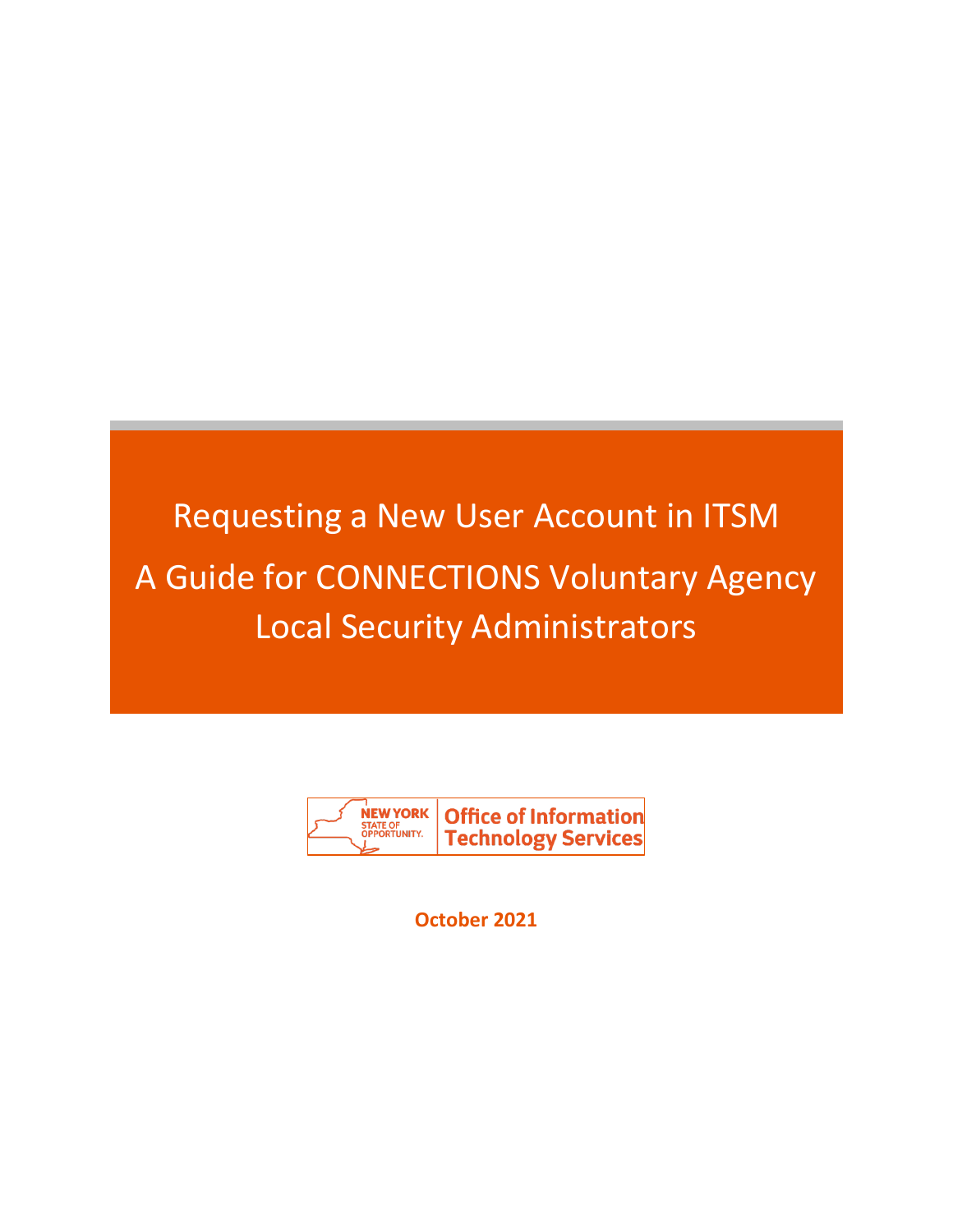With the retirement of WebStar, Voluntary Agency Local Security Administrators (LSAs) who need to create accounts for users of the OCFS CONNECTIONS application will need to submit a request for account creation in the NYS ITSM system.

This guide outlines the simple steps needed to submit an account creation request for a voluntary agency user. This process is only for account creation. All other account management is done in the Active Roles System (ARS).

## *Before submitting the request, please be sure that all information is accurate and complete to avoid delays in fulfilling your request.*

# **Step-by-Step: Submitting a Request for a New User Account**

There are two ways to access the ITSM application: directly through a URL using your internet browser, or by logging in to the SSL-VPN landing page.

You may find it more convenient to go through the SSL-VPN path if you are also going to be accessing ARS.

#### **URL Path:**

- 1. From your browser navigate to the ITSM website at: <https://nysitsm2.service-now.com/>
- 2. Log in using your **User Principal Name** (UPN) (<userID>@ext.ny.gov) and the password you use to access CONNECTIONS.

## **SSL-VPN Landing Page Path:**

1. Log in to the SSL-VPN site at: <https://nysra.ny.gov/svc>

| <b>NEW YORK</b>                            | <b>Office of Information</b><br><b>Technology Services</b> |                                                                                                  |
|--------------------------------------------|------------------------------------------------------------|--------------------------------------------------------------------------------------------------|
| <b>Welcome to</b><br><b>Email Address:</b> | <b>New York State SSL VPN Access</b>                       | Please sign in with your RSA Token account(email address) to begin your secure<br>session.       |
| <b>RSA token</b><br>passcode:              | Sign In                                                    | Soft Token users - enter Token code only<br>Hard Token users - enter 4-8 digit PIN & Token Code. |

2. Use your **User Principal Name** (UPN) (<userID>@ext.ny.gov) **NOT** your email address and your token passcode as you normally would to sign in to the ITS landing page.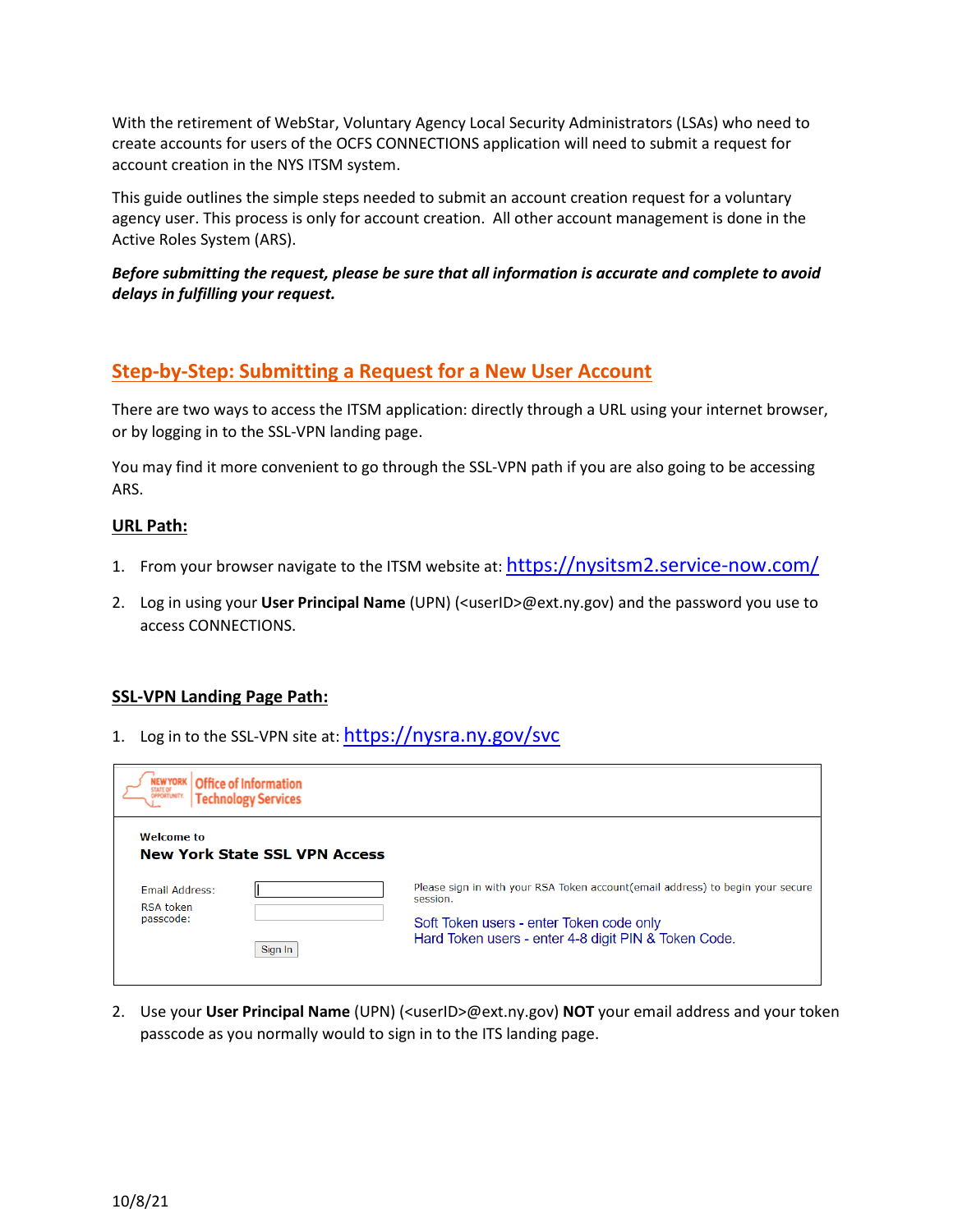3. On the landing page, click the ITSM Form link.



4. On the State of New York Enterprise Single Sign On page, enter your UPN and your CONNECTIONS password.



5. While the page it opens to and therefore the location of the link may vary, click the "**Service Catalog**" link.

|                                                |                               |                                                                | Service Catalog<br>Get Help<br><b>ITSM Classic</b>                    | Knowledge<br>Wish List<br><b>Requests</b><br>$\mathbb{F}$ Cart |
|------------------------------------------------|-------------------------------|----------------------------------------------------------------|-----------------------------------------------------------------------|----------------------------------------------------------------|
|                                                |                               |                                                                | <b>New York State Service Portal</b><br>How can we help you?          |                                                                |
| <b>Enterprise IT Service Management System</b> |                               |                                                                | Enter keywords describing what you need help with or incident numbers | Q                                                              |
| ż<br><b>Filter navigator</b>                   | $^{+}$<br><b>Self Service</b> |                                                                |                                                                       |                                                                |
| 同<br>$\odot$                                   | Add content                   |                                                                | ு                                                                     |                                                                |
| ☆<br>Self-Service                              |                               | Password Reset<br>Use the Password Self Service to manage your | <b>Service Catalog</b><br>Need to Request Something? Browse the       | Knowledge<br>Browse and search for articles, rate or submit    |
| Homepage                                       | <b>Knowledge Search</b>       | passwords. (NOTE: Excludes password.6)<br>NY.gov ID)           | catalog and order services or items you need                          | feedback                                                       |
| <b>Knowledge Portal</b>                        | Search                        |                                                                |                                                                       |                                                                |
| <b>Knowledge Self Service</b>                  | <b>Search</b>                 | Chat Support                                                   | Get Help                                                              | <b>Tips &amp; Tricks</b>                                       |
| <b>Self Service Portal</b>                     | My Incidents by State         |                                                                |                                                                       |                                                                |
| <b>Service Catalog</b>                         |                               |                                                                |                                                                       |                                                                |
| <b>Chat with the Service Desk</b>              |                               |                                                                |                                                                       |                                                                |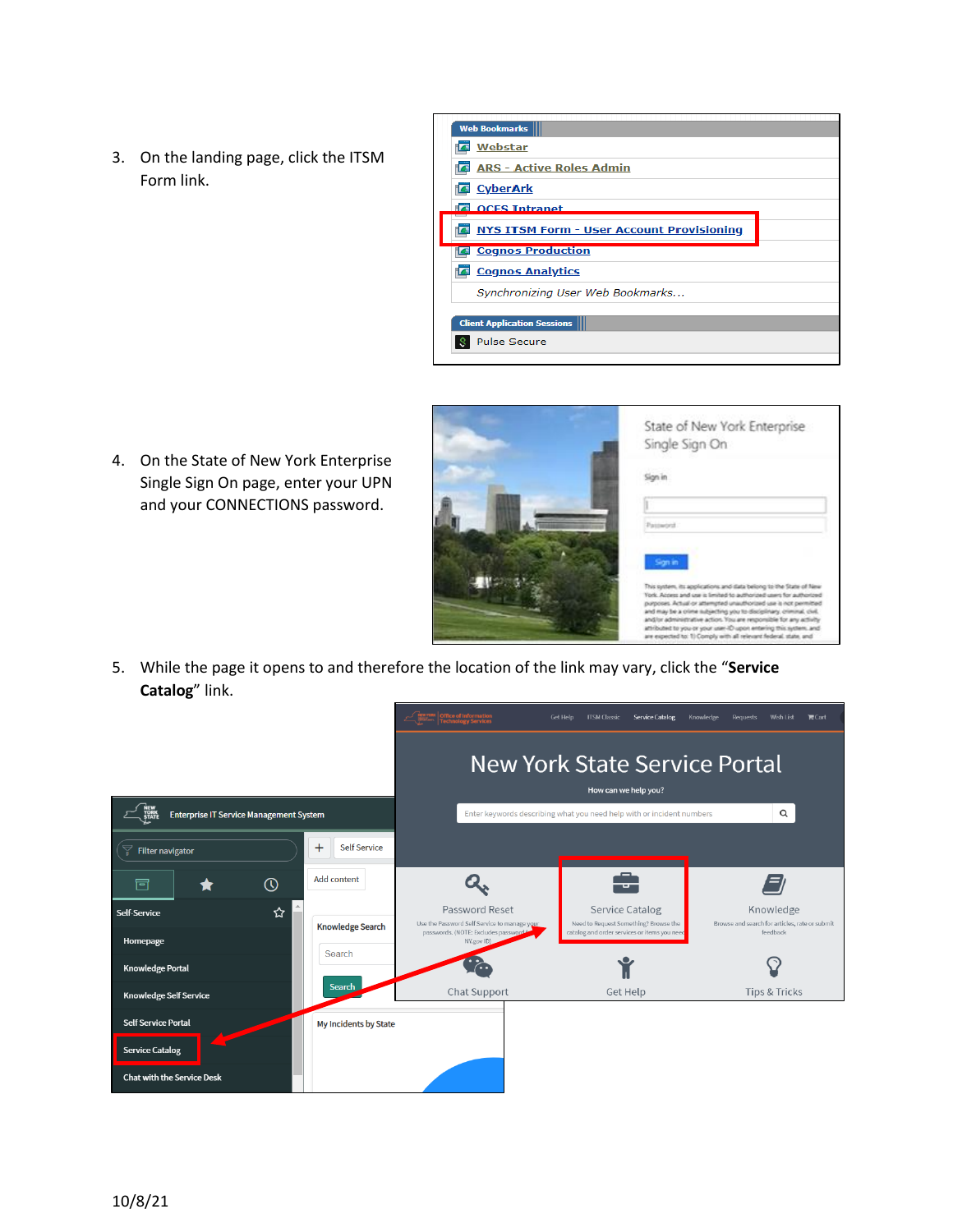6. In the left column of the resulting page, select "**User Accounts and Access**". (You may need to scroll down to see this option.)

|                                                                                                        |                                                                                      | Get Help<br><b>ITSM Classic</b>                                                                                                                              | Service Catalog<br>Knowledge           |
|--------------------------------------------------------------------------------------------------------|--------------------------------------------------------------------------------------|--------------------------------------------------------------------------------------------------------------------------------------------------------------|----------------------------------------|
| Home > Service Catalog                                                                                 |                                                                                      | Search                                                                                                                                                       | Q                                      |
| Select a category to view available requests<br>$\bullet$<br>All Onboarding, Offboarding and Transfers | Type here to filter results                                                          | <b>User Accounts and Access</b>                                                                                                                              |                                        |
| Application Services<br>34                                                                             | Hide Restricted Items                                                                | <b>View More</b><br>Clear Filter                                                                                                                             | 丰<br>⋿                                 |
| Desktop, Laptop and Accessories<br>$\overline{14}$                                                     | <b>Submit Request</b>                                                                | Description                                                                                                                                                  | Action                                 |
| End User Software<br>G3.<br>Enhancement Requests                                                       | Password Reset/Account Unlock                                                        | This request is used to reset or unlock<br>existing access to PCs, email or other<br>applications. This request does not<br>provide new user access which is | <b>Submit Request</b><br>Get More Info |
| <b>Facilities</b>                                                                                      |                                                                                      | provided by the Onboarding service.<br>Use Request Database Access for<br>database accounts.                                                                 |                                        |
| Get Help<br>Q<br>G.<br>Information Security Services<br>13                                             | Active Directory (AD) Privileged &<br>Service Accounts                               | Use this form to request<br>privileged/service accounts and groups.                                                                                          | <b>Submit Request</b><br>Get More Info |
| Infrastructure Services<br>$\boxed{37}$<br>IT Portfolio and Service Management<br>22                   | Administer an Organizational Unit                                                    | This request is for creating, merging or<br>removing an Organizational Unit.                                                                                 | <b>Submit Request</b><br>Get More Info |
| ITS Education and Training Requests<br>a<br>н<br>Mainframe Services<br>19                              | Create New User Accounts                                                             | Use this form to submit a request for<br>new user accounts which includes<br>Active Directory, email, and NY.gov ID                                          | <b>Submit Request</b><br>Get More Info |
| Mobile Device Services<br>12<br>E<br>Network Services<br>42<br>Office 365<br><b>16</b>                 | Create WebEx Host Account                                                            | Request for Create WebEx Host Account                                                                                                                        | <b>Submit Request</b><br>Get More Info |
| Platform Services<br>$\left( -3\right)$<br>Shared Software Services<br>a                               | Employee Onboarding - Account<br>յհո<br>Creation                                     | New Employee to NYS                                                                                                                                          | <b>Submit Request</b><br>Get More Info |
| Telephone Services<br>28<br><b>User Accounts and Access</b><br>17                                      | <b>Internet Access Permission Elevation</b>                                          | This service should be requested when<br>one has a legitimate business need to a<br>Website that is currently blocked by the<br>State's filtering process.   | <b>Submit Request</b><br>Get More Info |
| Request User IDs, Password Resets, Logins,<br><b>Access Changes</b><br>VMWare<br>Ω                     | NY.gov ID (NYS Directory Services)-<br>Administer a Large Amount of User<br>Accounts | Request a large number of accounts (50<br>or more) to be added, modified or<br>removed (archived) in the NY.gov ID<br>(NYS Directory Services)               | <b>Submit Request</b><br>Get More Info |
| Web Content Management Services<br>67                                                                  | NY.gov ID (NYS Directory Services)-<br><b>General Request</b>                        | NY.gov ID (NYS Directory Services)<br>request to modify Siteminder<br>Applications, SAML configurations                                                      | <b>Submit Request</b>                  |

*The list of User Accounts and Access topics displays.*

7. Click on the link for "**Employee Onboarding - Account Creation**"

*The electronic Employee Onboarding-Account Creation form displays.*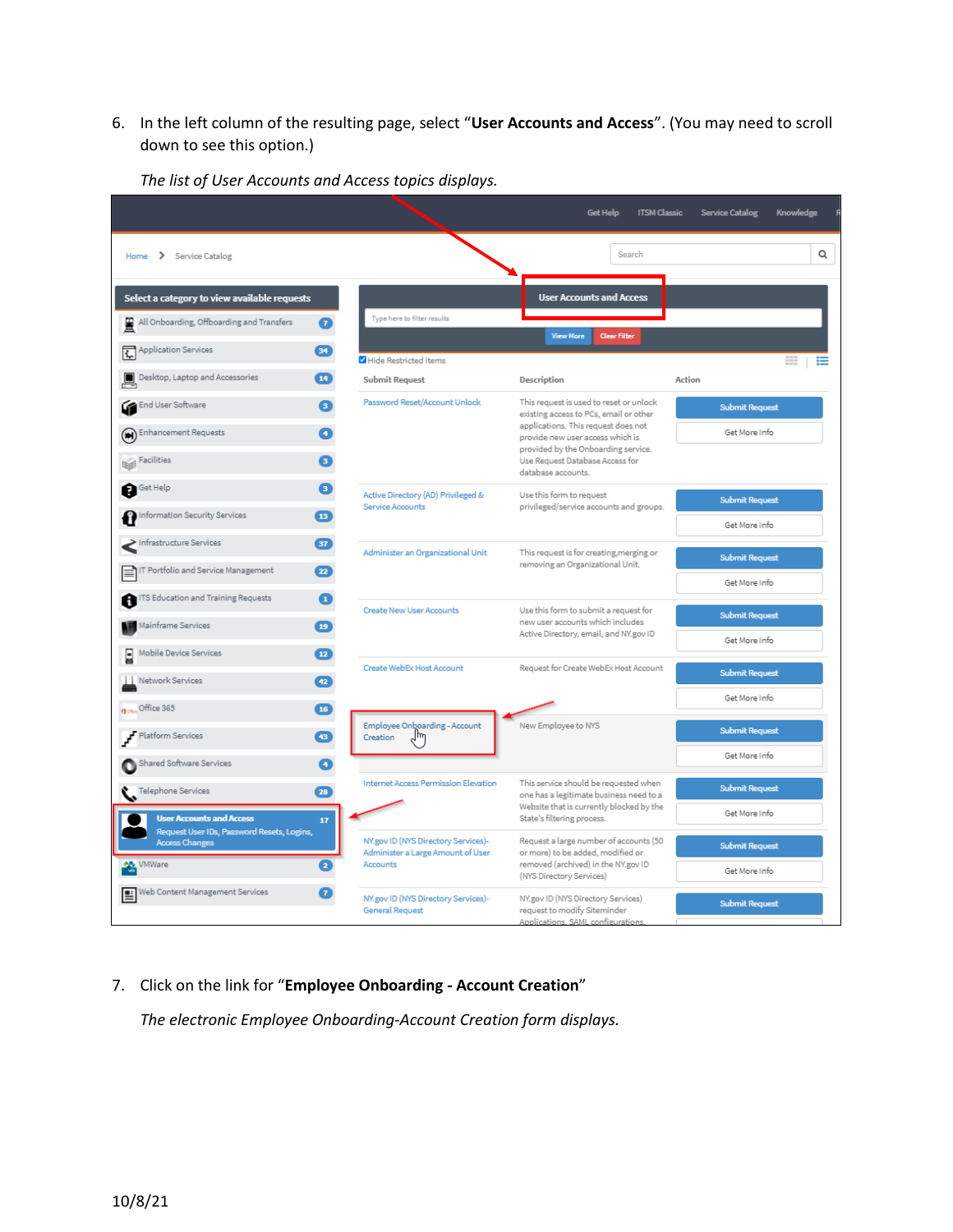## 8. Enter the First Name and Last Name of the new user.

| Employee Onboarding - Account Creation<br>New Employee to NYS                                                                                                                                                                                                                                                                                                                                                                                                                                                                                                                                                                                                                                                                                                                                                        |   |                    |         |
|----------------------------------------------------------------------------------------------------------------------------------------------------------------------------------------------------------------------------------------------------------------------------------------------------------------------------------------------------------------------------------------------------------------------------------------------------------------------------------------------------------------------------------------------------------------------------------------------------------------------------------------------------------------------------------------------------------------------------------------------------------------------------------------------------------------------|---|--------------------|---------|
| Describe Needs                                                                                                                                                                                                                                                                                                                                                                                                                                                                                                                                                                                                                                                                                                                                                                                                       |   | Choose Options     | Summary |
| This form is used to submit requests for NEW employee accounts ONLY. Please do not use this to<br>submit a request for an INTERNAL AGENCY TRANSER OR ROLE CHANGE. Please ensure that all<br>information is accurate prior to submitting this request. It will be fulfilled upon approval. Typos,<br>misspellings, or inaccuracies in the First Name and Last Name fields may result in the request<br>being rejected, and may require you to resubmit the request. The new user's ID and password<br>will be securely communicated by End User Services when the accounts are ready.<br>Please Note: Only some agencies have transitioned to using this request as part of the New<br>Employee Onboarding process. If your agency is not using this method yet, you will be informed<br>when you submit the request. |   |                    |         |
| Short Description (Max 80 Characters): <sup>8</sup>                                                                                                                                                                                                                                                                                                                                                                                                                                                                                                                                                                                                                                                                                                                                                                  |   |                    |         |
| New Employee Information                                                                                                                                                                                                                                                                                                                                                                                                                                                                                                                                                                                                                                                                                                                                                                                             |   |                    |         |
|                                                                                                                                                                                                                                                                                                                                                                                                                                                                                                                                                                                                                                                                                                                                                                                                                      |   |                    |         |
| <sup>*</sup> First Name                                                                                                                                                                                                                                                                                                                                                                                                                                                                                                                                                                                                                                                                                                                                                                                              |   | Manager/Supervisor |         |
| Middle Initial                                                                                                                                                                                                                                                                                                                                                                                                                                                                                                                                                                                                                                                                                                                                                                                                       |   | Floor              |         |
|                                                                                                                                                                                                                                                                                                                                                                                                                                                                                                                                                                                                                                                                                                                                                                                                                      |   |                    |         |
| * Last Name                                                                                                                                                                                                                                                                                                                                                                                                                                                                                                                                                                                                                                                                                                                                                                                                          |   | Room               |         |
| *Work Location <sup>@</sup>                                                                                                                                                                                                                                                                                                                                                                                                                                                                                                                                                                                                                                                                                                                                                                                          |   |                    |         |
| Use street address rather than building name, including zip code. If you wish to<br>search for a specific address, enter "+" and a word included in the address.                                                                                                                                                                                                                                                                                                                                                                                                                                                                                                                                                                                                                                                     | × |                    |         |
|                                                                                                                                                                                                                                                                                                                                                                                                                                                                                                                                                                                                                                                                                                                                                                                                                      |   |                    |         |
| Employee Type<br>-- None --                                                                                                                                                                                                                                                                                                                                                                                                                                                                                                                                                                                                                                                                                                                                                                                          |   |                    |         |
| * Agency                                                                                                                                                                                                                                                                                                                                                                                                                                                                                                                                                                                                                                                                                                                                                                                                             |   |                    |         |
| Θ<br>Tompkins County DSS (A50)                                                                                                                                                                                                                                                                                                                                                                                                                                                                                                                                                                                                                                                                                                                                                                                       |   |                    |         |
| Employee ID (N#) or Contractor Number (C#)                                                                                                                                                                                                                                                                                                                                                                                                                                                                                                                                                                                                                                                                                                                                                                           |   |                    |         |
|                                                                                                                                                                                                                                                                                                                                                                                                                                                                                                                                                                                                                                                                                                                                                                                                                      |   |                    |         |
| Is an Office 365 account needed?                                                                                                                                                                                                                                                                                                                                                                                                                                                                                                                                                                                                                                                                                                                                                                                     |   |                    |         |
| -- None --                                                                                                                                                                                                                                                                                                                                                                                                                                                                                                                                                                                                                                                                                                                                                                                                           |   |                    |         |
| Desired User ID                                                                                                                                                                                                                                                                                                                                                                                                                                                                                                                                                                                                                                                                                                                                                                                                      |   |                    |         |

9. For **Work Location**, begin entering the work street address.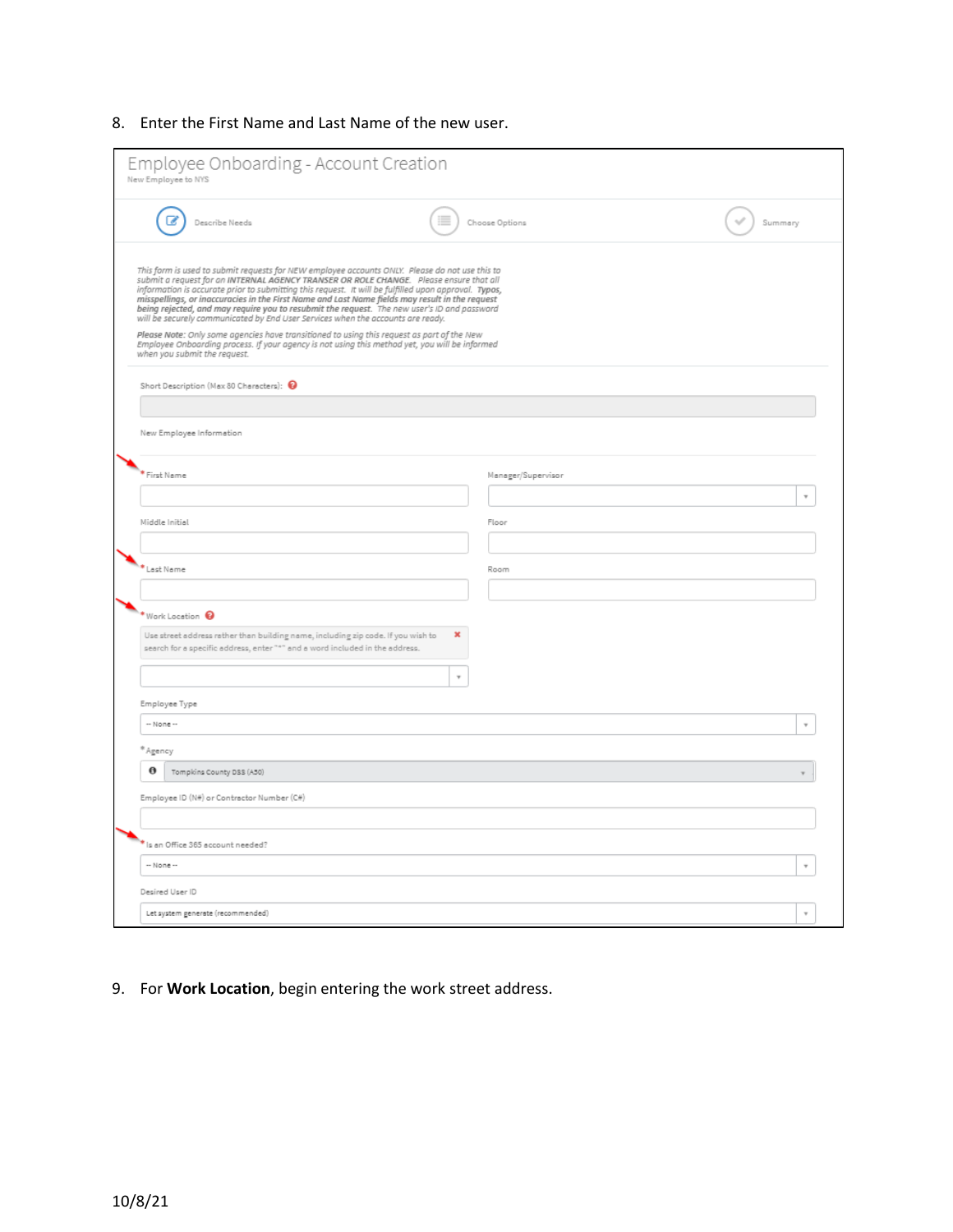Possible addresses will auto complete after the first few characters have been entered.

Choose the correct address from among the possible suggestions.

| × |
|---|
| 业 |
|   |
|   |
|   |

If no correct choice appears, use the most logical option for your agency. If no address for your agency can be found, contact your CONNECTIONS Implementation Team member for assistance. The address will need to be added to the database.

10. Select "No" to the question, "**Is there an Office 365 account needed?**".

| * Is an Office 365 account needed? |             |
|------------------------------------|-------------|
| $-$ None $-$                       |             |
|                                    |             |
| -- None --                         |             |
| Yes                                |             |
| <b>No</b>                          |             |
|                                    | <b>Next</b> |

#### 11. Leave the **Desired User ID** field set to "Let system generate (recommended)".

| Jacirad Hear IP                   |  |
|-----------------------------------|--|
| Let system generate (recommended) |  |
|                                   |  |

12. Click the **Next** button.

*A new page displays*.

13. Click the down arrow in the **Options** field to display the **Agency Profile** field.

| C<br>Describe Needs                                |                          | ≣<br>Choose Options |           | Summary            |
|----------------------------------------------------|--------------------------|---------------------|-----------|--------------------|
| Included Items:                                    |                          |                     |           | * Mandatory Fields |
| Onboarding Create New User<br>Accounts - Non - EUS | Create New User Accounts |                     | * Options | $\checkmark$       |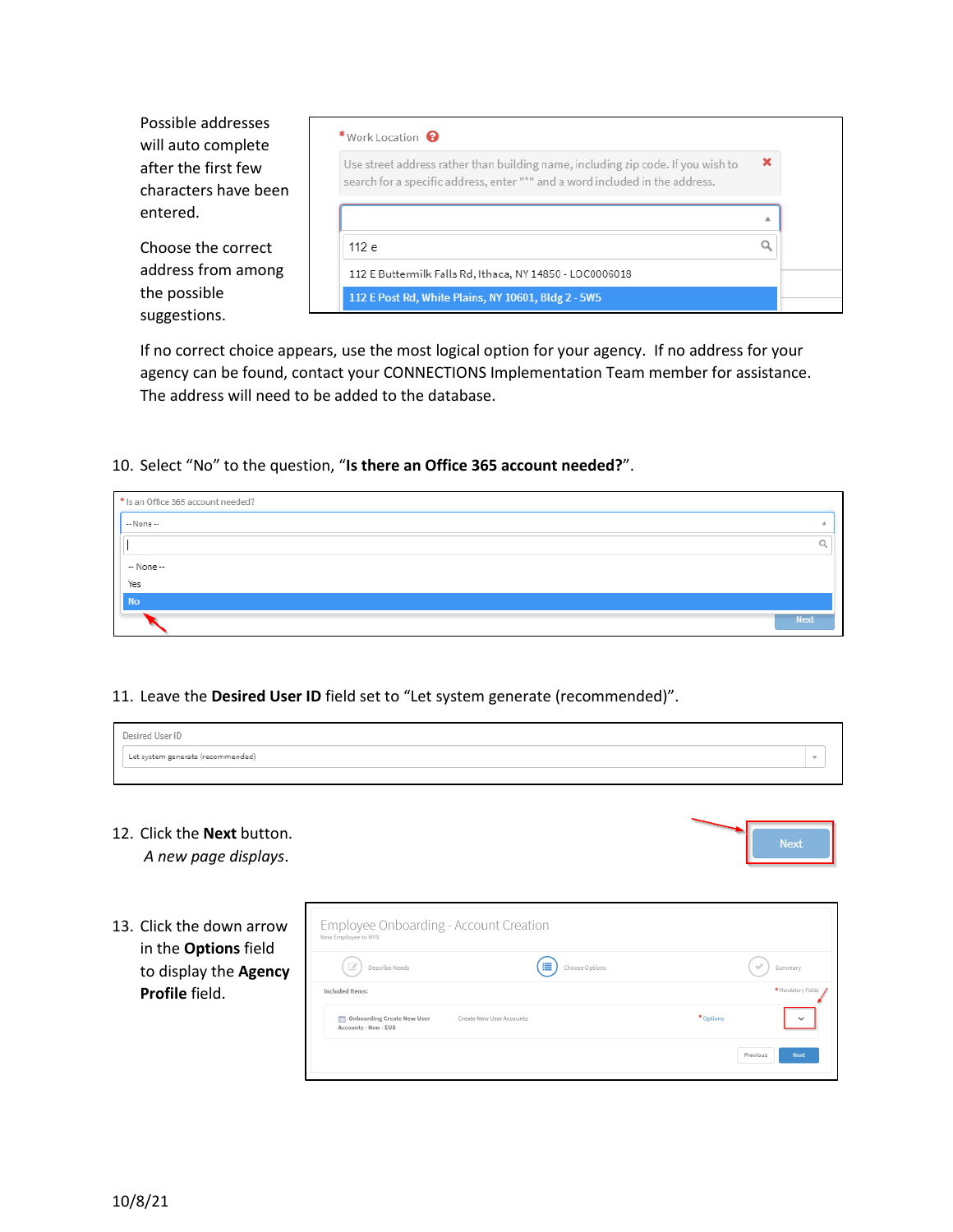| <b>Onboarding Create New User</b><br>₩<br>Accounts - Non - EUS | Create New User Accounts                                                                                                                                                                                                                                                                                                       | * Options        | ㅅ                 |
|----------------------------------------------------------------|--------------------------------------------------------------------------------------------------------------------------------------------------------------------------------------------------------------------------------------------------------------------------------------------------------------------------------|------------------|-------------------|
|                                                                |                                                                                                                                                                                                                                                                                                                                | 14 Days Delivery |                   |
| Services when the accounts are ready.                          | This form is used to submit requests for NEW employee accounts ONLY. Please do not user this to submit a<br>request for an INTERNAL AGENCY TRANSER OR ROLE CHANGE. Your request will be reviewed for accuracy. It<br>will be fulfilled upon approval. The new user's ID and password will be securely communicated by End User |                  |                   |
| request.                                                       | Please Note: Only some agencies have transitioned to using this request as part of the New Employee<br>Onboarding process. If your agency is not using this method yet, you will be informed when you submit the                                                                                                               |                  |                   |
| * Agency Profile                                               |                                                                                                                                                                                                                                                                                                                                |                  |                   |
|                                                                |                                                                                                                                                                                                                                                                                                                                |                  | 2 Add attachments |
|                                                                |                                                                                                                                                                                                                                                                                                                                | Previous         | <b>Next</b>       |

# 14. In the **Agency Profile** field, select the only choice, "Voluntary".

| * Agency Profile |  |  |  |
|------------------|--|--|--|
|                  |  |  |  |
|                  |  |  |  |
| Voluntary        |  |  |  |
|                  |  |  |  |

| 15. Click the<br>Next button.                | * Agency Profile<br>$\mathbf{\Theta}$<br>Voluntary                                                |                      |                              | $\pmb{\times}$<br>$\boldsymbol{\mathrm{v}}$<br>Add attachments<br>Previous<br><b>Next</b> |
|----------------------------------------------|---------------------------------------------------------------------------------------------------|----------------------|------------------------------|-------------------------------------------------------------------------------------------|
| 16. Review your<br>request (AKA<br>"order"). | Employee Onboarding - Account Creation<br>New Employee to NYS<br>$\overline{d}$<br>Describe Needs | 這<br>Choose Options  |                              | Summary                                                                                   |
| If correct,<br>click the                     | <b>Order Guide Details</b><br>Onboarding Create New User Accounts - Non - EUS                     | Quantity<br>$\cdots$ | Price (ea.)                  | Recurring (ea.)                                                                           |
| "Order Now"<br>button to<br>submit.          |                                                                                                   |                      | Total: \$0.00<br>Add to Cart | Edit Options<br><b>Order Now</b>                                                          |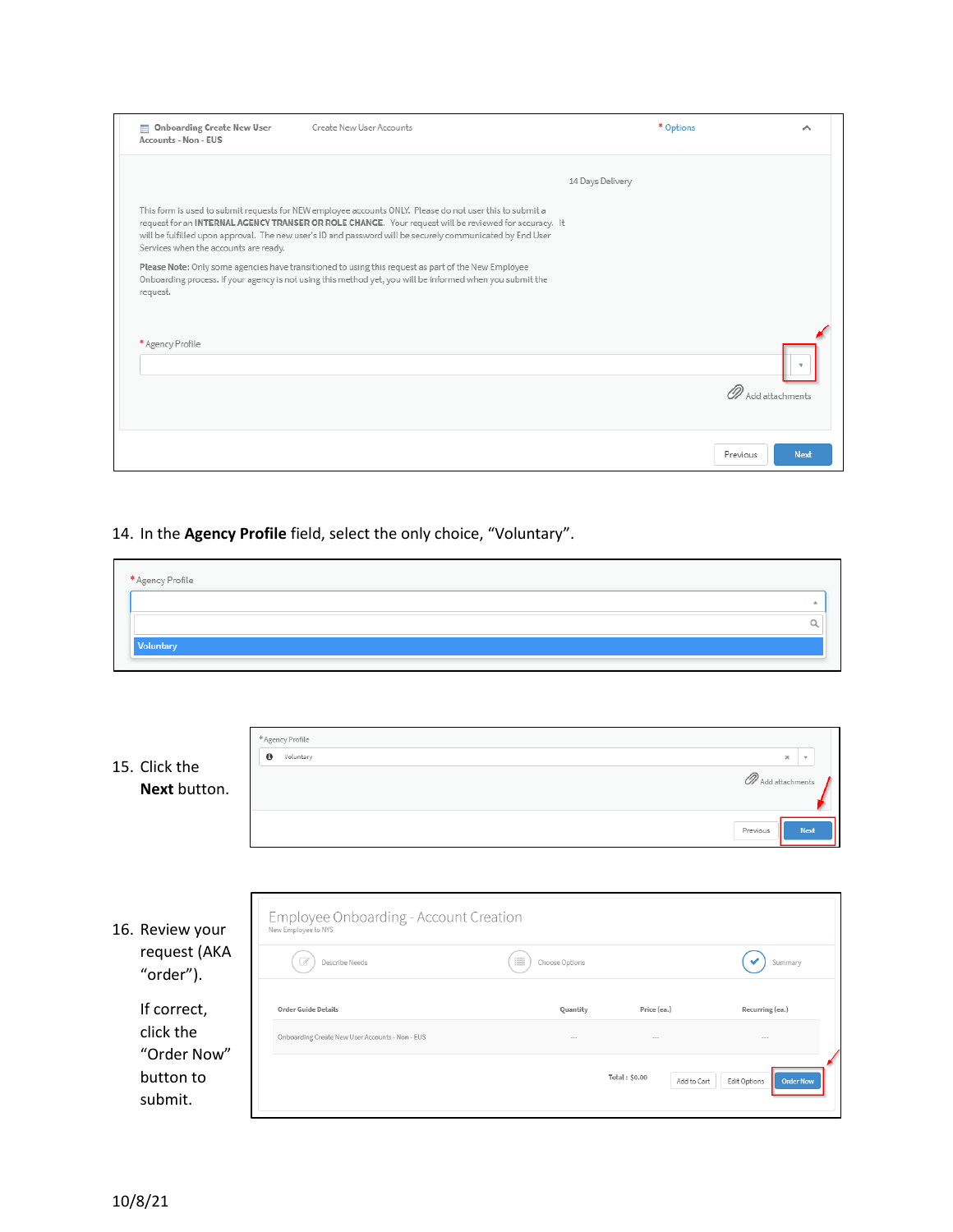*ITS staff creates the new account and adds the user to the CONNECTIONS group. The user account will appear in ARS within five minutes but will not appear in CONNECTIONS until the next day after the overnight batch process has run.* 

17. Within the next 5 minutes you will receive an email confirming that the account was created.



18. A second email will be sent to you (*not to the user*) with the user's temporary password.

| donotreply@its.ny.gov<br>Tue 3/30/2021 10:13 PM<br>To: test, lean (DFA)                                                                                                                          |  |  |  |
|--------------------------------------------------------------------------------------------------------------------------------------------------------------------------------------------------|--|--|--|
| Password Manager - SVC Acc<br>$pdf =$<br>138 KB                                                                                                                                                  |  |  |  |
| The password for your new employee account is: <b>&amp;KU8%uD7R4%#35@hfsGu</b>                                                                                                                   |  |  |  |
| Next steps:                                                                                                                                                                                      |  |  |  |
| 1. Register this account using <b>NYS ITS Password Self Service</b> .<br>2. Once registered, you can then change your password.                                                                  |  |  |  |
| Please refer to the attached document for further instructions on using NYS ITS Password Self Service.                                                                                           |  |  |  |
| If you need help, please contact the ITS Service Desk by phone at 1-844-891-1786, by email at Fixit@its.ny.gov, or chat online with a<br>Service Desk Representative at https://chat.its.ny.gov. |  |  |  |
| Forward<br>Reply                                                                                                                                                                                 |  |  |  |

This email also reminds users to register their new account with the Password Portal [\(https://password.ny.gov\)](https://password.ny.gov/) where they will need to set up their security questions and set a new password.

Registering the account with the Password portal ensures that the user will be able to unlock their own account and reset their own passwords in the future.

Passwords expire after 365 days and have the following requirements:

- must be at least 14 characters in length
- must include at least 3 letters; at least one must be an upper-case letter
- must include at least one number
- special characters (e.g., #, \$, %, &) may be used, but are not required

The account will be fully finished provisioning within 24 hours.